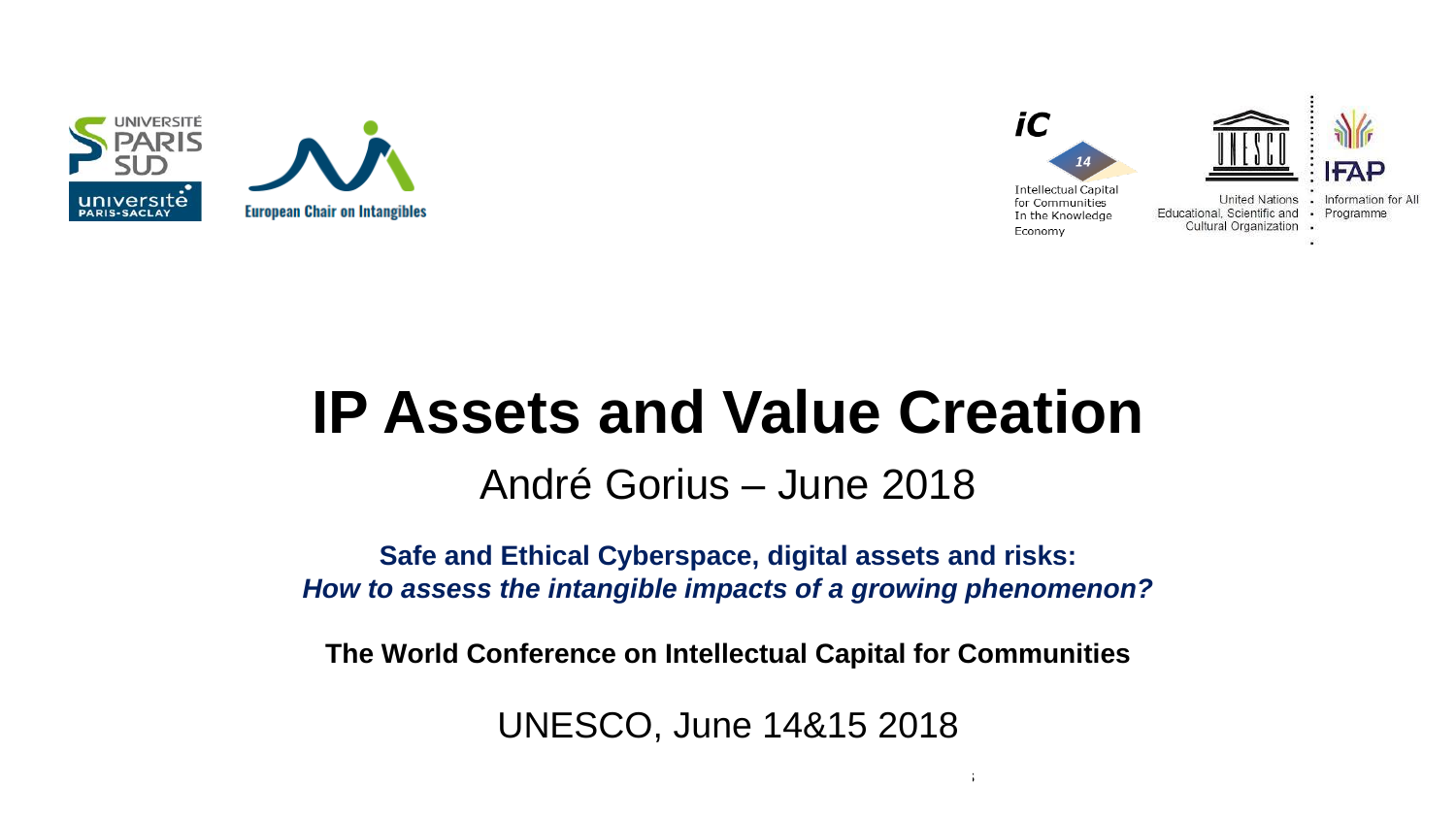

Economy

### **Multinational Enterprises face multiple Technology Valuation challenges**

- Mergers & Acquisitions
	- Identify valuable IP assets
	- Allocate value of IP in Purchase Price (PPA)
	- Decide which Legal Entity purchases IP assets
- Transfer Pricing Tax
	- What is a **Comparable** Uncontrolled Transaction (CUT)?
	- When a Buy-In/out transaction of an intangible is needed, what is a reasonable value?
	- Are the « Cost Sharing » schemes real?
	- $\bullet$  ...
- R&D and decision making
	- Licensing in/out: value?
	- Partnerships: respective contribution?
	- $\bullet$  ...
- Integrated Reporting
	- IP assets in the Balance Sheet?
	- What value? Accounting Principles?
	- What reliable, representative dynamic indicators?
- AND : Methods
	- Little evolution despite a real need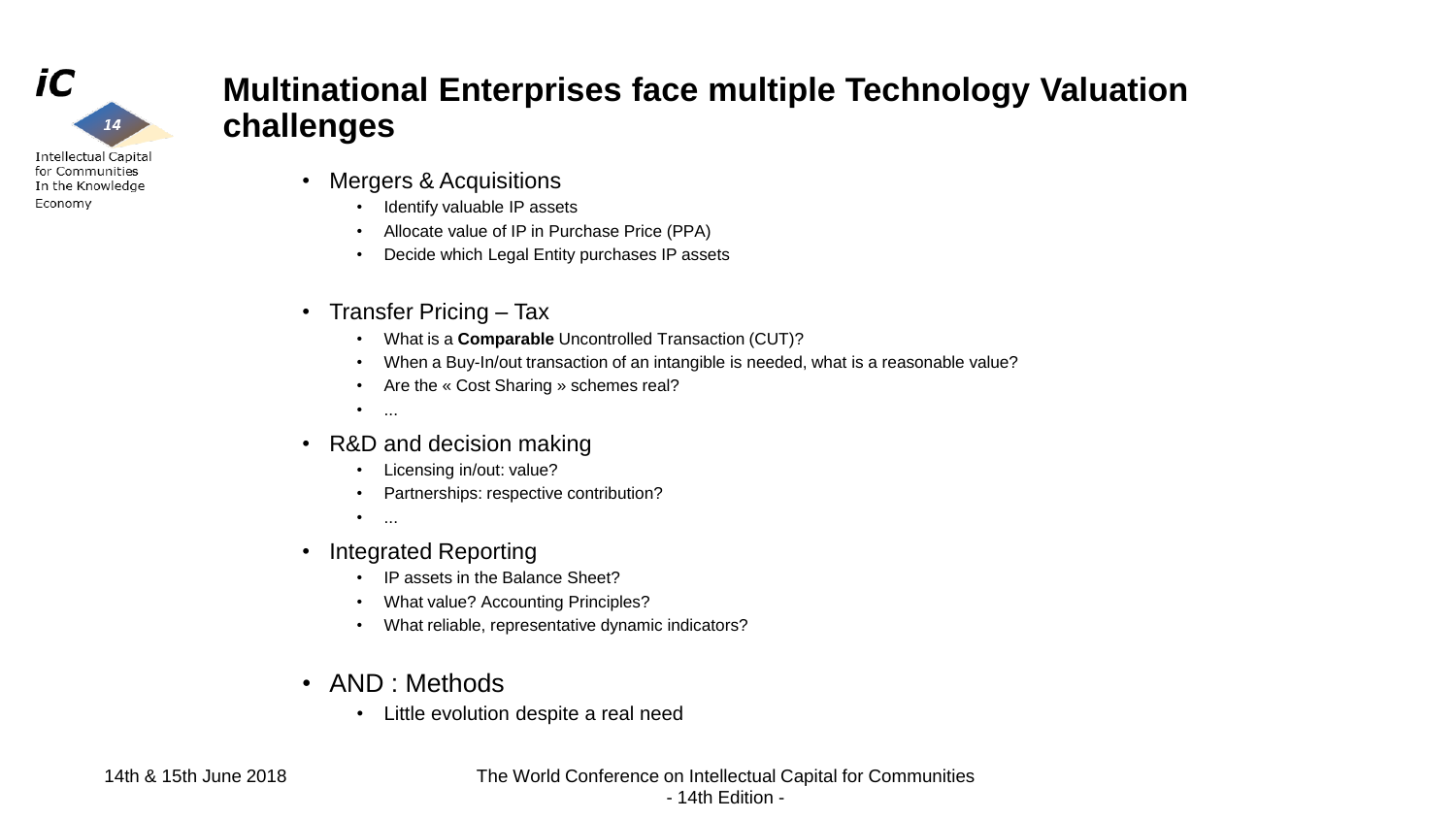

## **IP Intangibles in the Balance Sheet?**

- Well, they are an asset, that's for sure
- If they create value, they sould be recognized « somewhere » in the Company's Value
- Discussion with my accountant:
	- **It's about 100 M€**
		- **What do you mean « about »?**
	- **Oups, sorry: Take 100 123 456.78 €**
		- **Thanks; I will book that; please provide documentation**
	- **I will, no problem, down to the last cent**
- **Question : what is the meaning of such a value?**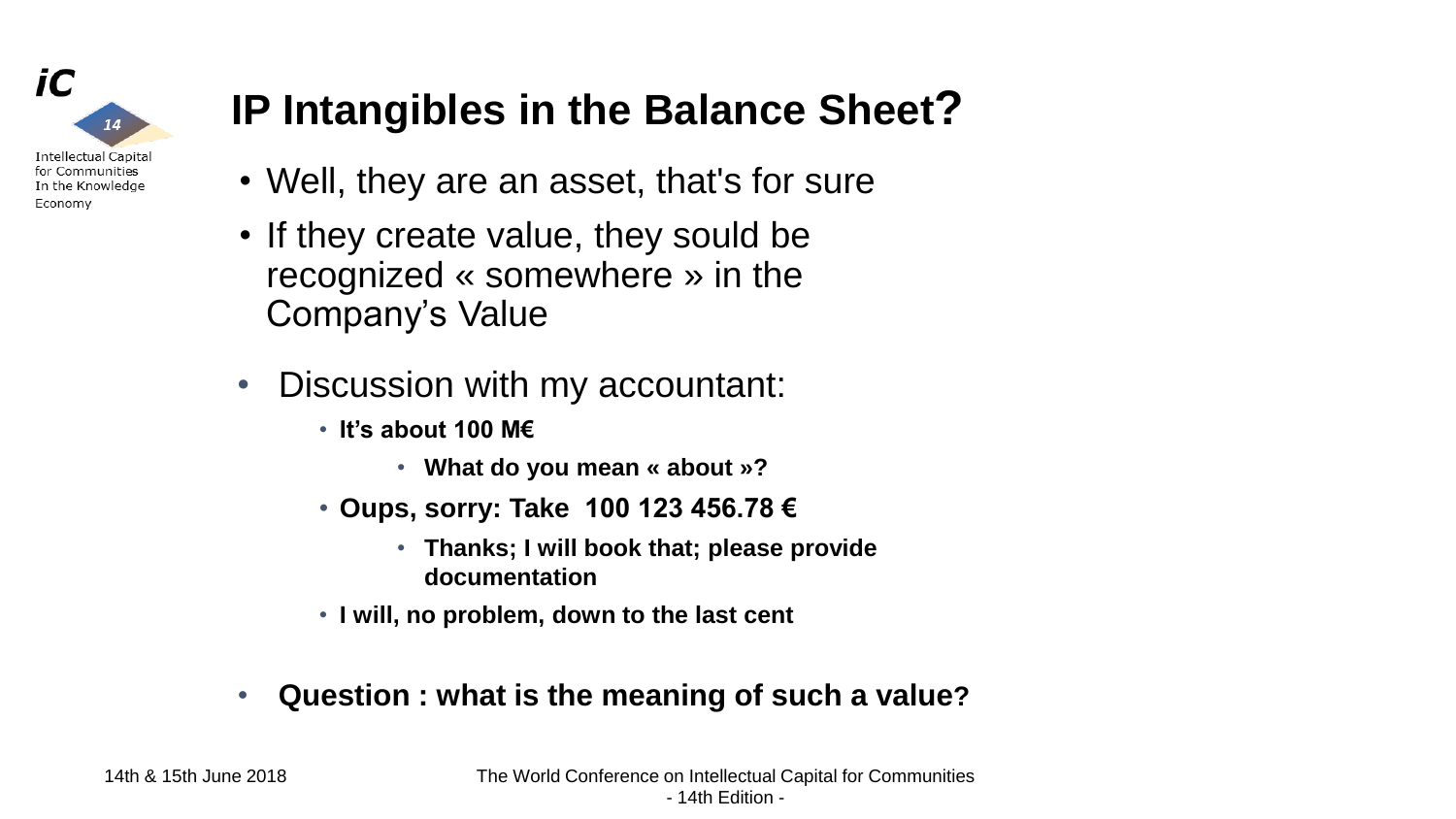

#### **Example – THE Veritas Case Veritas Corp. Vs IRS – US Tax Court, Dec 10, 2009**

- **Intellectual Capital** for Communities In the Knowledge Economy
- **The Facts:**
	- **Two subsidiaries enter a Cost Sharing Agreement**
	- **Sub 1 (USA) sells its IP to Sub 2 (non-USA) : \$166M**
- **IRS contests this value: First Estimate: \$2500M (Yes: more than 15 times!)**
- **Court – Experts Battle**
	- **Veritas revision to \$315M (1.9 times initial estimate)**
	- **IRS revision to \$1675M (Still more than 5 x)**
- **Where do the differences come from?**
	- **Royalty Rate**
	- **Discount Rate (IRS=14%, Veritas around 20%)**
	- Terminal Value
	- Trademarks Value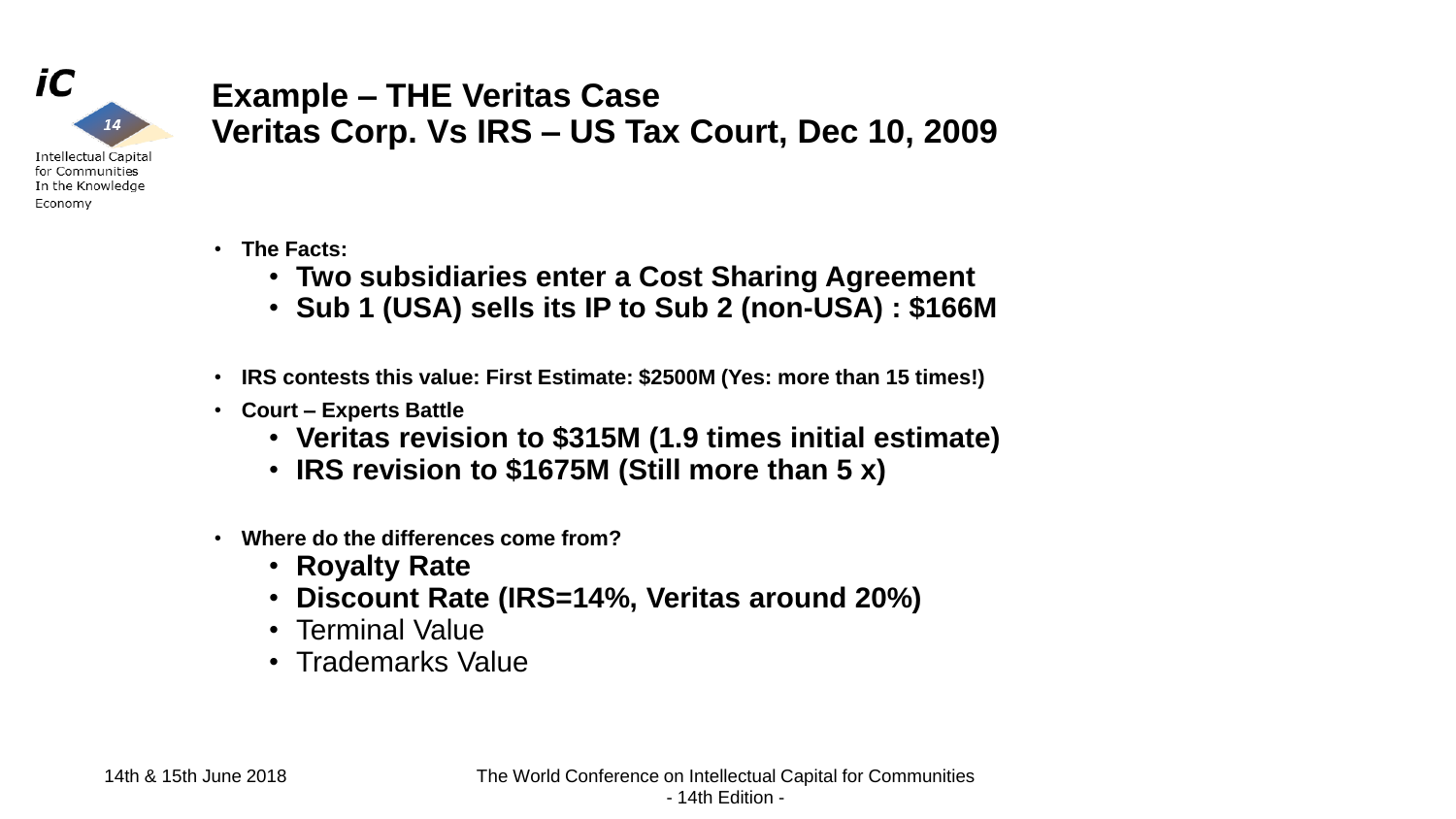

**Valuation often overlooks one simple aspect : qualitative is not equal to quantitative**

My new patented technology : wonderful cheap easy-to use eco-friendly high-temperature high pressure steam generator



**The Value created/extracted from a given IP will depend on my abilities**

14th & 15th June 2018 The World Conference on Intellectual Capital for Communities - 14th Edition -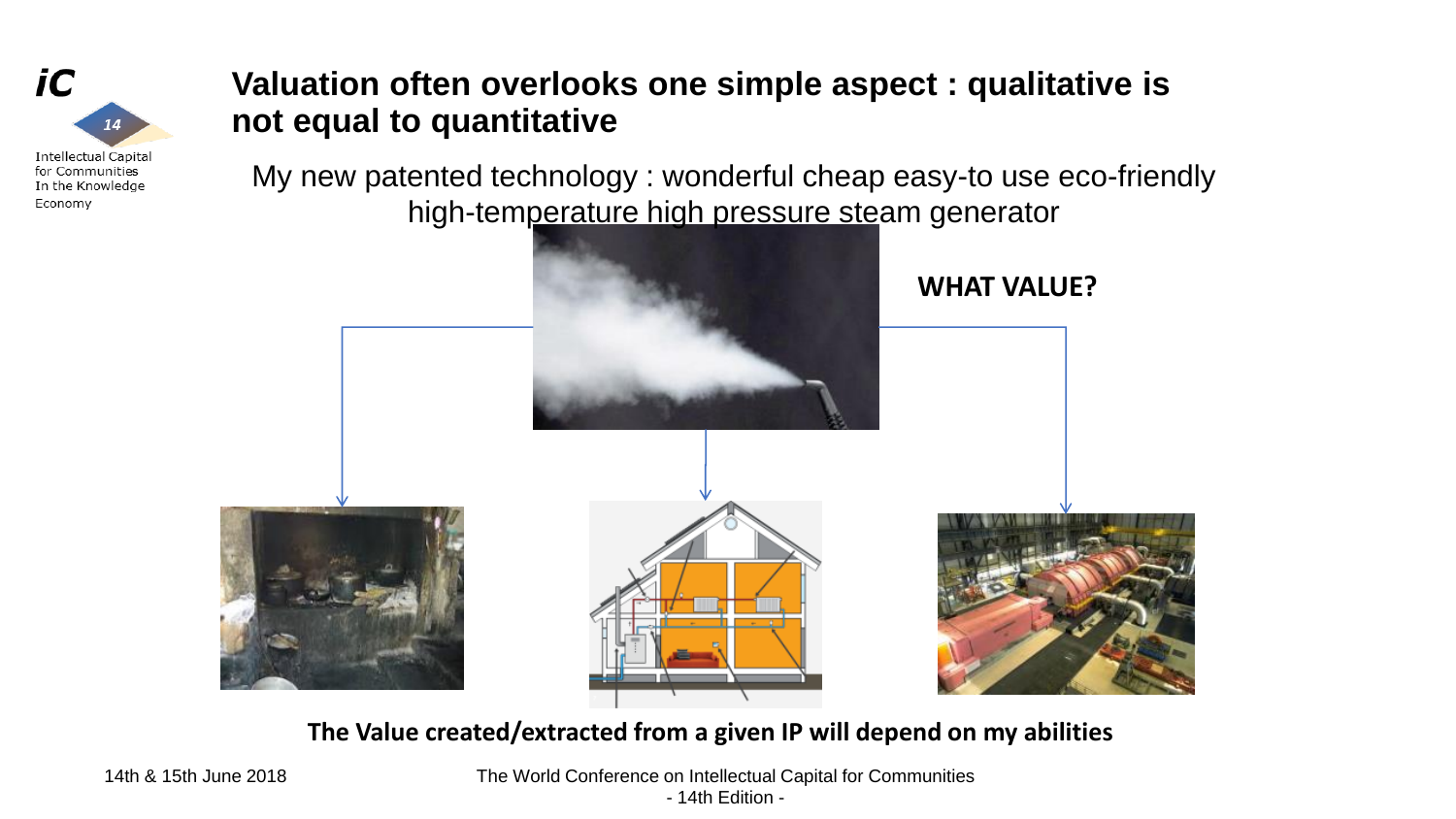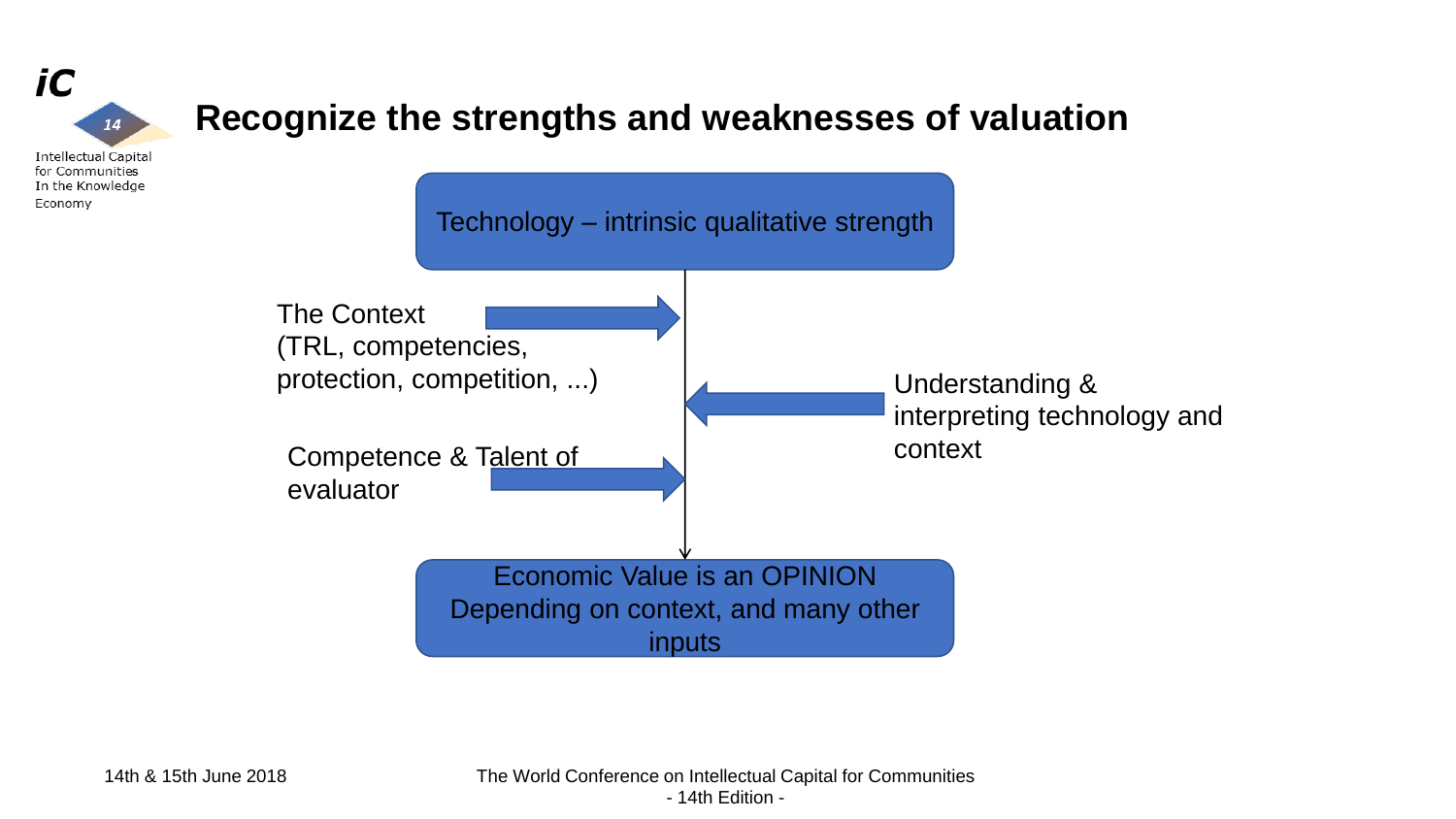

#### **Value is created by ALL functions performed by the Enterprise...**

In the Knowledge Economy















14th & 15th June 2018 The World Conference on Intellectual Capital for Communities - 14th Edition -